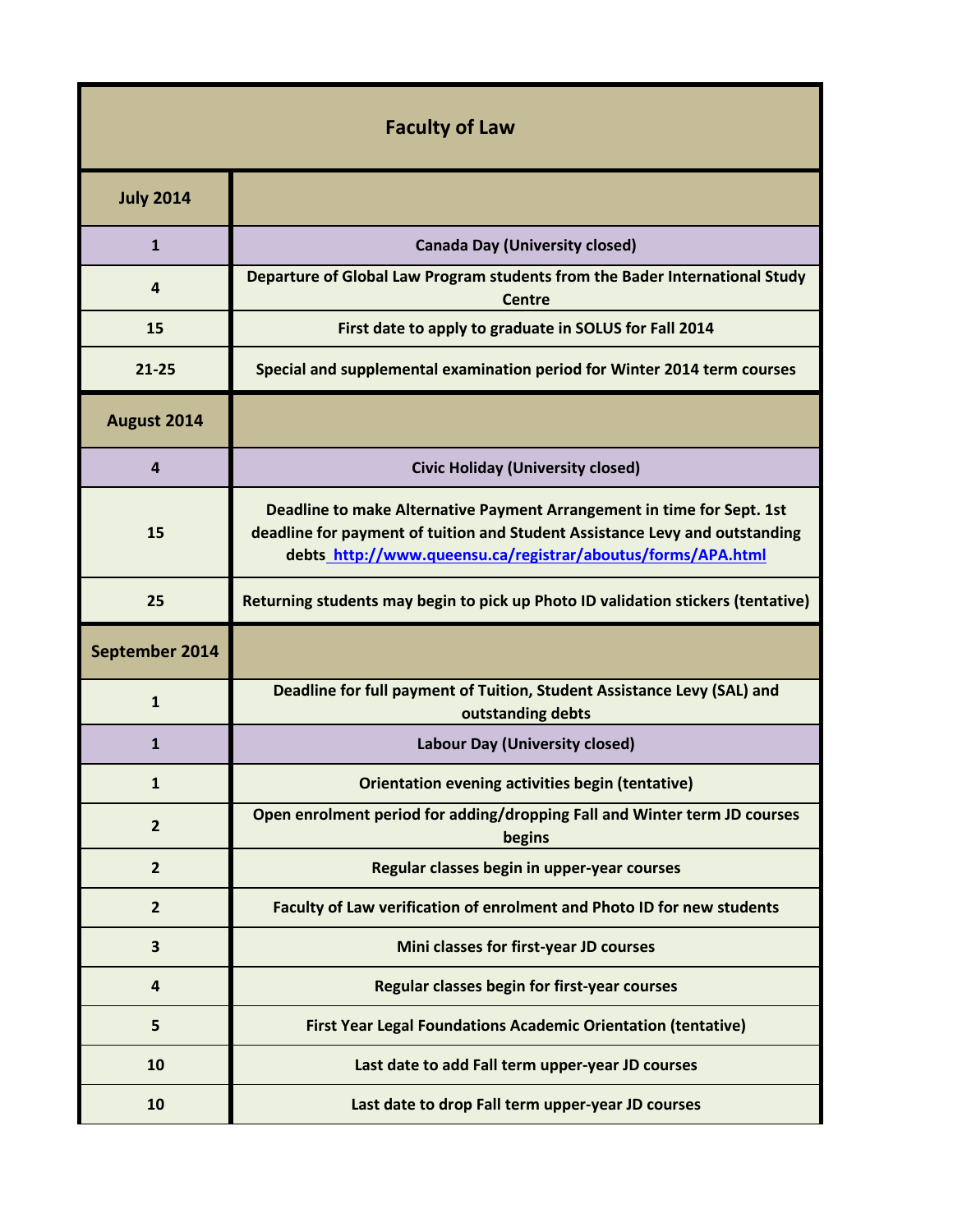| 30                   | Deadline for payment of residence, UHIP and student activity fees; after this<br>date, a monthly service charge will be assessed on any outstanding balance owing<br>http://www.queensu.ca/registrar/currentstudents/fees/importantdates.html                                   |
|----------------------|---------------------------------------------------------------------------------------------------------------------------------------------------------------------------------------------------------------------------------------------------------------------------------|
| October 2014         |                                                                                                                                                                                                                                                                                 |
| 13                   | <b>Thanksgiving Day (University closed)</b>                                                                                                                                                                                                                                     |
| 15                   | Last date to apply to graduate in SOLUS for Fall 2014                                                                                                                                                                                                                           |
| 16                   | <b>University Day (classes not cancelled)</b>                                                                                                                                                                                                                                   |
| 24                   | Deadline to apply for priority admission to Global Law Programs at the Bader<br><b>International Study Centre for Spring 2015 term</b>                                                                                                                                          |
| 31                   | Deadline to apply for Fall Law scholarships and Queen's general bursaries                                                                                                                                                                                                       |
| <b>November 2014</b> |                                                                                                                                                                                                                                                                                 |
| $\mathbf{1}$         | Last date to apply for admission to first year of the JD program in 2015-16<br>through OLSAS http://www.ouac.on.ca/olsas                                                                                                                                                        |
| $3 - 7$              | Mid-term Break. Classes cancelled. (dates to coincide with in-firm recruitment)                                                                                                                                                                                                 |
| $\overline{7}$       | Deadline to apply for relief from December exam conflicts and to obtain language<br>based accommodations through the Exams Office of the University Registrar<br>http://www.queensu.ca/registrar/currentstudents/exams/conflicts.html                                           |
| $\overline{7}$       | Deadline to obtain recommendations for disability-based accommodations and<br>short-term medical conditions from Health, Counselling and Disability Services for<br><b>December exams</b><br>http://www.queensu.ca/registrar/currentstudents/exams/specialarrangements.<br>html |
| 11                   | Remembrance Day (classes cancelled from 10:30 - 11:30 a.m.)                                                                                                                                                                                                                     |
| $20 - 21$            | <b>Fall Convocation (tentative)</b>                                                                                                                                                                                                                                             |
| 28                   | Fall term classes end. All written coursework due. Instructor discretion to extend<br>date of submission to last day of examinations on December 22                                                                                                                             |
| 29                   | Fall term pre-examination study period begins                                                                                                                                                                                                                                   |
| December 2014        |                                                                                                                                                                                                                                                                                 |
| $\mathbf{1}$         | First date to apply to graduate in SOLUS for Spring 2015                                                                                                                                                                                                                        |
| $\overline{2}$       | Fall term pre-examination study period ends                                                                                                                                                                                                                                     |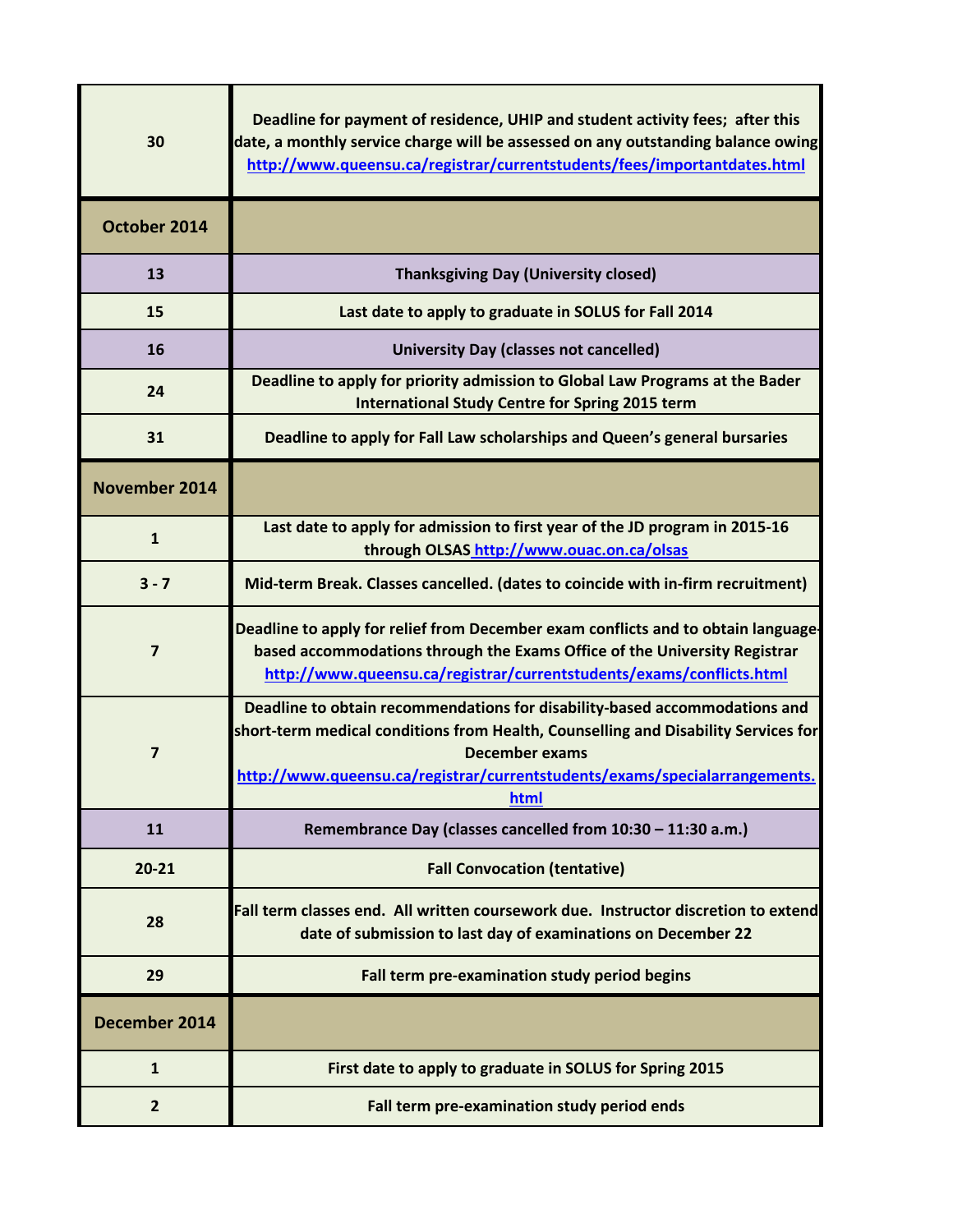| $3 - 22$             | <b>Examination period</b>                                                                                                                                                                                                                                                    |
|----------------------|------------------------------------------------------------------------------------------------------------------------------------------------------------------------------------------------------------------------------------------------------------------------------|
| 6                    | <b>Commemoration Day (examinations will not be held)</b>                                                                                                                                                                                                                     |
| 22                   | Extension for late submission of coursework must be sought through application<br>to the Academic Standing and Policies Committee                                                                                                                                            |
| 31                   | <b>Fall term ends</b>                                                                                                                                                                                                                                                        |
| January 2015         |                                                                                                                                                                                                                                                                              |
| $\mathbf{1}$         | <b>Winter term begins</b>                                                                                                                                                                                                                                                    |
| 1                    | <b>New Year's Day (University closed)</b>                                                                                                                                                                                                                                    |
| 5                    | Winter term classes begin                                                                                                                                                                                                                                                    |
| 9                    | Deadline to apply for an international exchange program administered by the<br>Faculty of Law for the 2015-16 academic year                                                                                                                                                  |
| 12                   | Last date to add Winter term JD courses                                                                                                                                                                                                                                      |
| 12                   | Last date to drop Winter term JD courses                                                                                                                                                                                                                                     |
| <b>February 2015</b> |                                                                                                                                                                                                                                                                              |
| $2 - 6$              | Special and supplemental examination period for Fall term courses                                                                                                                                                                                                            |
| 16                   | <b>Family Day (University closed)</b>                                                                                                                                                                                                                                        |
| $17 - 20$            | <b>Reading Week</b>                                                                                                                                                                                                                                                          |
| 27                   | Last date to apply for a domestic or international letter of permission for 2015-16                                                                                                                                                                                          |
| <b>March 2015</b>    |                                                                                                                                                                                                                                                                              |
| 6                    | <b>Welcome Day 2015 (tentative)</b>                                                                                                                                                                                                                                          |
| 7                    | Deadline to apply for relief from April exam conflicts and to obtain language-<br>based accommodations through the Exams Office of the University Registrar<br>http://www.queensu.ca/registrar/currentstudents/exams/conflicts.html                                          |
| $\overline{7}$       | Deadline to obtain recommendations for disability-based accommodations and<br>short-term medical conditions from Health, Counselling and Disability Services for<br><b>April exams</b><br>http://www.queensu.ca/registrar/currentstudents/exams/specialarrangements.<br>html |
| <b>April 2015</b>    |                                                                                                                                                                                                                                                                              |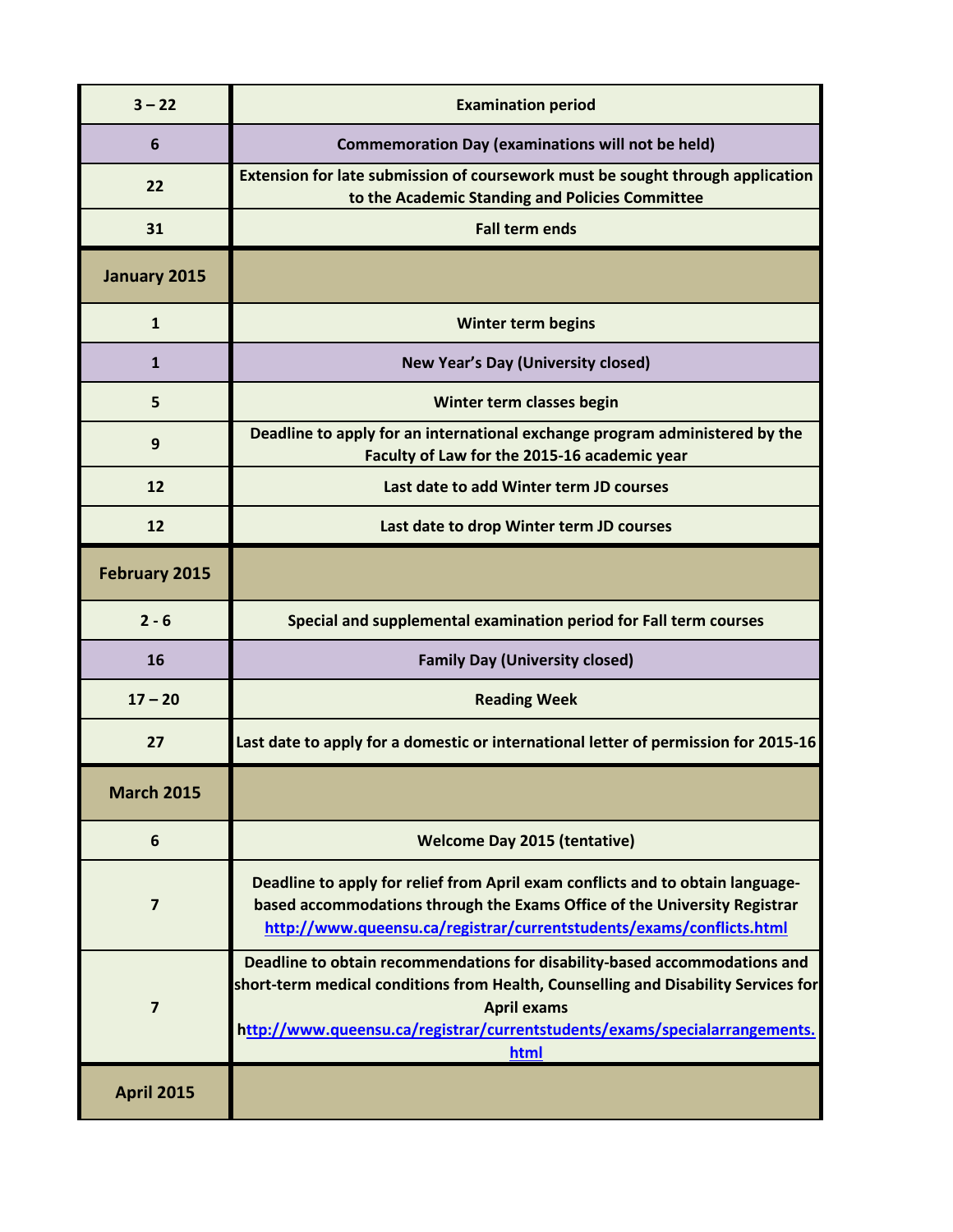| $\overline{2}$          | Winter term classes end. All written coursework due. Instructor discretion to<br>extend date of submission to last day of examinations on April 27.                                  |
|-------------------------|--------------------------------------------------------------------------------------------------------------------------------------------------------------------------------------|
| $\overline{\mathbf{3}}$ | <b>Good Friday (University closed)</b>                                                                                                                                               |
| $3 - 8$                 | Winter term pre-examination study period                                                                                                                                             |
| $9 - 27$                | <b>Examination period</b>                                                                                                                                                            |
| 27                      | Extension for late submission of coursework must be sought through application<br>to the Academic Standing and Policies Committee                                                    |
| 30                      | Last date to apply to graduate in SOLUS for Spring 2015                                                                                                                              |
| 30                      | <b>Winter term ends</b>                                                                                                                                                              |
| <b>May 2015</b>         |                                                                                                                                                                                      |
| $\mathbf{1}$            | Last date to apply for admission to upper year of the JD program in 2015-16<br>through OLSAS http://www.ouac.on.ca/olsas                                                             |
| 8                       | Global Law Program students to arrive at the Bader International Study Centre                                                                                                        |
| 11                      | Spring term classes in the Global Law Programs at the Bader International Study<br><b>Centre begin</b>                                                                               |
| 18                      | <b>Victoria Day (University closed)</b>                                                                                                                                              |
| 25                      | <b>Global Law Program Public International Law examination</b>                                                                                                                       |
| <b>June 2015</b>        |                                                                                                                                                                                      |
| <b>NOTE:</b>            | Spring 2015 Convocation dates will be determined in early November 2014. See<br>http://www.queensu.ca/registrar/currentstudents/convocation/ceremonies.htm<br>I to view these dates. |
| 15                      | <b>Global Law Program field trips begin</b>                                                                                                                                          |
| 20                      | <b>Global Law Program field trips end</b>                                                                                                                                            |
| 26                      | Spring term classes in the Global Law Programs at the Bader International Study<br><b>Centre end</b>                                                                                 |
| 29 - July 1             | <b>Global Law Program examination period</b>                                                                                                                                         |
| <b>July 2015</b>        |                                                                                                                                                                                      |
| $\mathbf{1}$            | <b>Canada Day (University closed)</b>                                                                                                                                                |
| 3                       | Departure of Global Law Program students from the Bader International Study<br><b>Centre</b>                                                                                         |